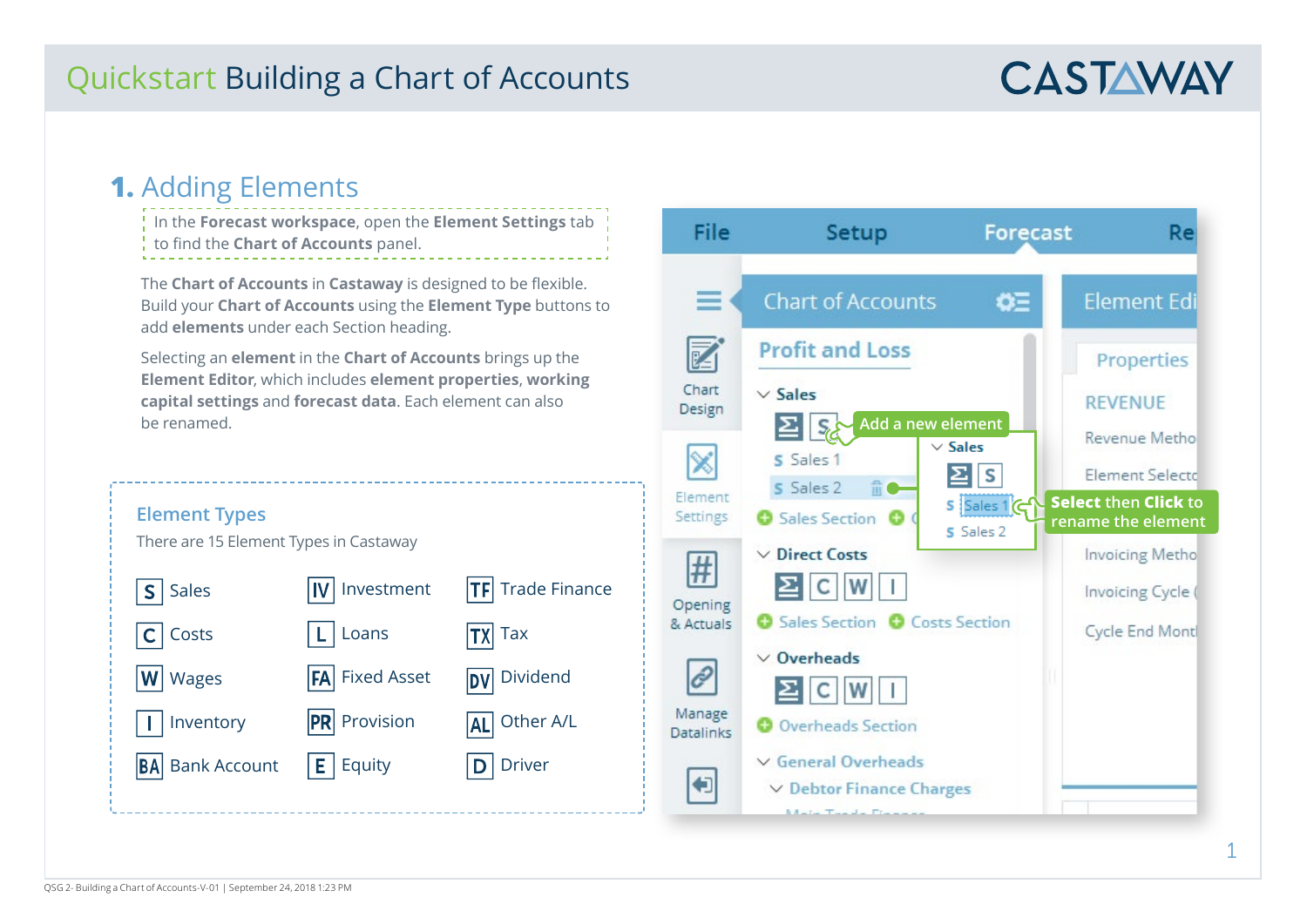# **CASTAWAY**

#### **2.** Adding structure

You can structure your **Chart of Accounts** by adding new **Sections**, **building departments** and arranging **elements** under **Subtotal Groups** to create the look you want.

Add new Sections using the **+ Section** buttons under any existing section. Add a **Sales** section followed by one or more **Costs**  sections to create a **department**. Add **Subtotal Groups** using the **Subtotal** buttons under each section heading.



### **3.** Moving Chart of Accounts items

To organise your **Chart of Accounts**, you can drag and drop any **Section**, **Element** or **Subtotal Group**. After selecting an item, on-screen icons show you where it can be dropped.

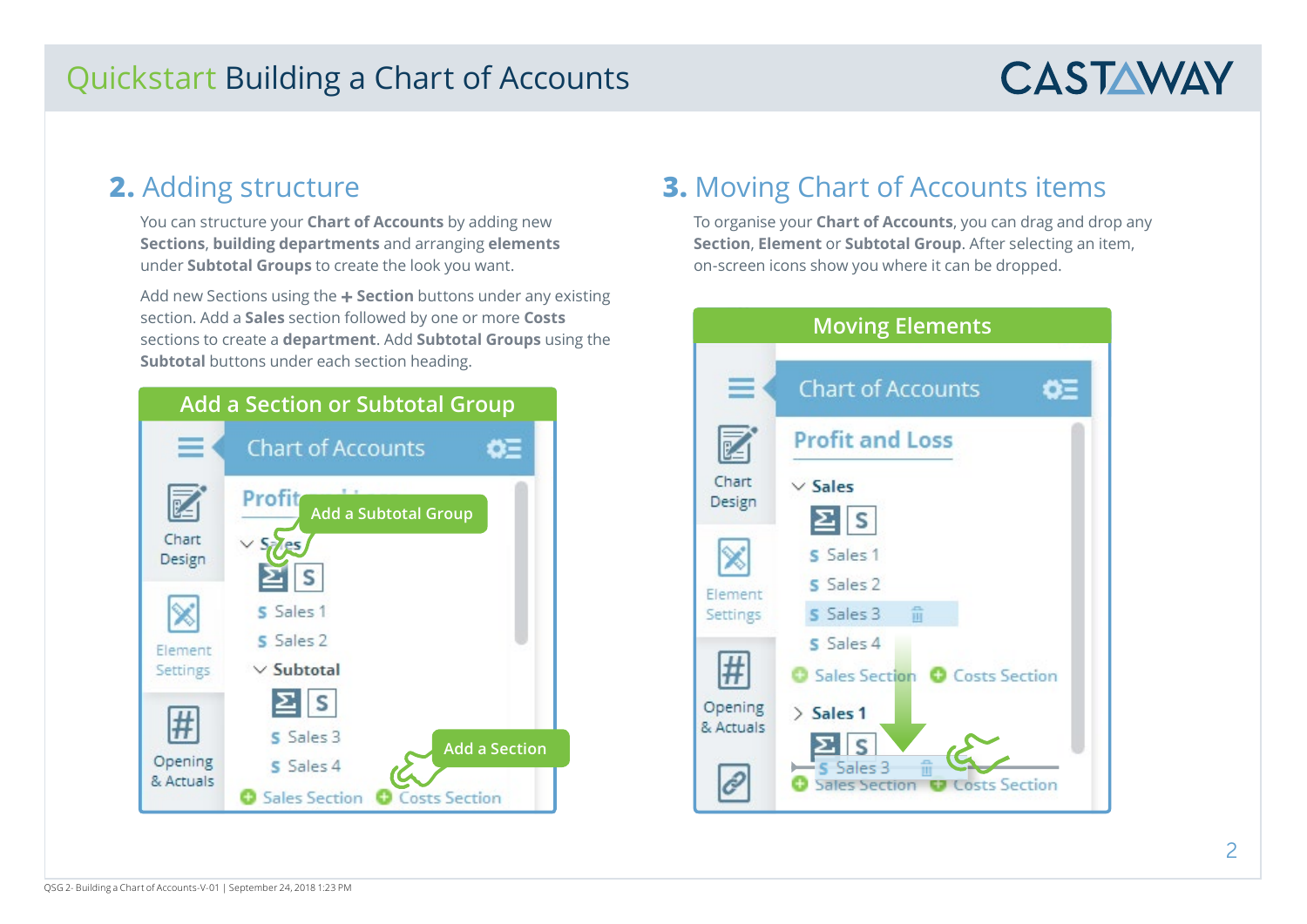# **CASTAWAY**



#### **Element Editor Workspace**

| <b>Notes</b><br>Properties | <b>Transfers</b>   |                         | What if (%)                | 100                        | Reset                   | Calculate                   | Account Number (Id)                       |
|----------------------------|--------------------|-------------------------|----------------------------|----------------------------|-------------------------|-----------------------------|-------------------------------------------|
| <b>REVENUE</b>             |                    |                         | <b>CASHFLOW</b>            |                            |                         | <b>SETTINGS</b>             |                                           |
| Revenue Method             | Units x Rate       | $\overline{\mathsf{v}}$ | Cashflow Method            | Days Credit                | $\overline{\mathsf{v}}$ | <b>Bank Account</b>         | $\overline{\mathsf{v}}$<br>Cheque Account |
| <b>Element Selector</b>    | (Select Items)     | <b>COL</b>              | Receipts Spread            | Edit Spread                | $\cdots$                | <b>GST/VAT Rate</b>         | 10.00%                                    |
| Formula Editor             | (Create a Formula) | $\sim$                  | <b>Invoice Timing</b>      | <b>Evenly During Month</b> | $\checkmark$            | <b>Tax Exempt</b>           | <b>No</b>                                 |
| <b>Invoicing Method</b>    | Standard           | $\checkmark$            | Bad Debt Write Off Method  | None                       | $\checkmark$            | Data Entry Currency         | $\vee$ $\cdots$<br><b>AUD</b>             |
| Invoicing Cycle (Months)   |                    |                         | <b>Opening Days Credit</b> |                            | $\circ$                 | Eliminate on Consolidation  | <b>No</b>                                 |
| Cycle End Month            | September          |                         |                            |                            |                         | <b>Debtor Reporting</b>     | In General Trade Debtc                    |
|                            |                    |                         |                            |                            |                         | <b>Accrual Reporting</b>    | Separately As Asset                       |
|                            |                    |                         |                            |                            |                         | <b>Prepayment Reporting</b> | Separately As Liability                   |
|                            |                    |                         |                            |                            |                         | <b>Transfer Method</b>      | None                                      |

### **4.** Element properties & forecast data

Selecting any **element** in the **Chart of Accounts** panel opens the **Element Editor** workspace. From here, you can change the **Element Properties**, set up **internal transfers** or add **element notes**.

In the **Forecast Data** workspace, you can also add or edit the **forecast data** and see how Castaway calculates the outputs.

#### **Forecast Data Workspace**

|                             |  |          |                |         |                |                | <b>TERRITORY</b> |                |                |         |         |                                                                                                                   |          |          |
|-----------------------------|--|----------|----------------|---------|----------------|----------------|------------------|----------------|----------------|---------|---------|-------------------------------------------------------------------------------------------------------------------|----------|----------|
|                             |  |          |                |         |                |                |                  |                |                |         |         | Opening Sep 18 Oct 18 Nov 18 Dec 18 Jan 19 Feb 19 Mar 19 Apr 19 May 19 Jun 19 2018 / 2019 2019 / 2020 2020 / 2021 |          |          |
| SALES                       |  |          |                |         |                |                |                  |                |                |         |         |                                                                                                                   |          |          |
| <b>Enter Revenue</b>        |  |          | $\circ$        | 0       | $\overline{0}$ | 0              |                  | $\circ$        |                | $\circ$ | $\circ$ | $\overline{0}$                                                                                                    | $\Omega$ | $\Omega$ |
| Transfer Interest from Loan |  |          | $\mathbf{0}$   | $\circ$ | $\circ$        | $\overline{0}$ | $\overline{0}$   | $\overline{0}$ | $\Omega$       | $\circ$ | $\circ$ | $\Omega$                                                                                                          | $\Omega$ |          |
| Net Revenue (P&L)           |  |          | $\overline{0}$ | $\circ$ | $\circ$        | $\overline{0}$ | $\circ$          | $\circ$        | $\circ$        | $\circ$ | $\circ$ | $\circ$                                                                                                           | $\circ$  |          |
| <b>INVOICES</b><br>$\sim$   |  |          |                |         |                |                |                  |                |                |         |         |                                                                                                                   |          |          |
| Net Invoices                |  | $\Omega$ | $\overline{0}$ | $\circ$ | $\circ$        | $\circ$        | $\overline{0}$   | $\circ$        | $\circ$        | $\circ$ | $\circ$ | 0                                                                                                                 | $\circ$  |          |
| <b>C</b> RECEIPTS           |  |          |                |         |                |                |                  |                |                |         |         |                                                                                                                   |          |          |
| Days Credit                 |  | $\circ$  | $\overline{0}$ | $\circ$ | $\circ$        | $\overline{0}$ |                  | $\overline{0}$ | $\overline{0}$ | $\circ$ | $\circ$ |                                                                                                                   |          |          |